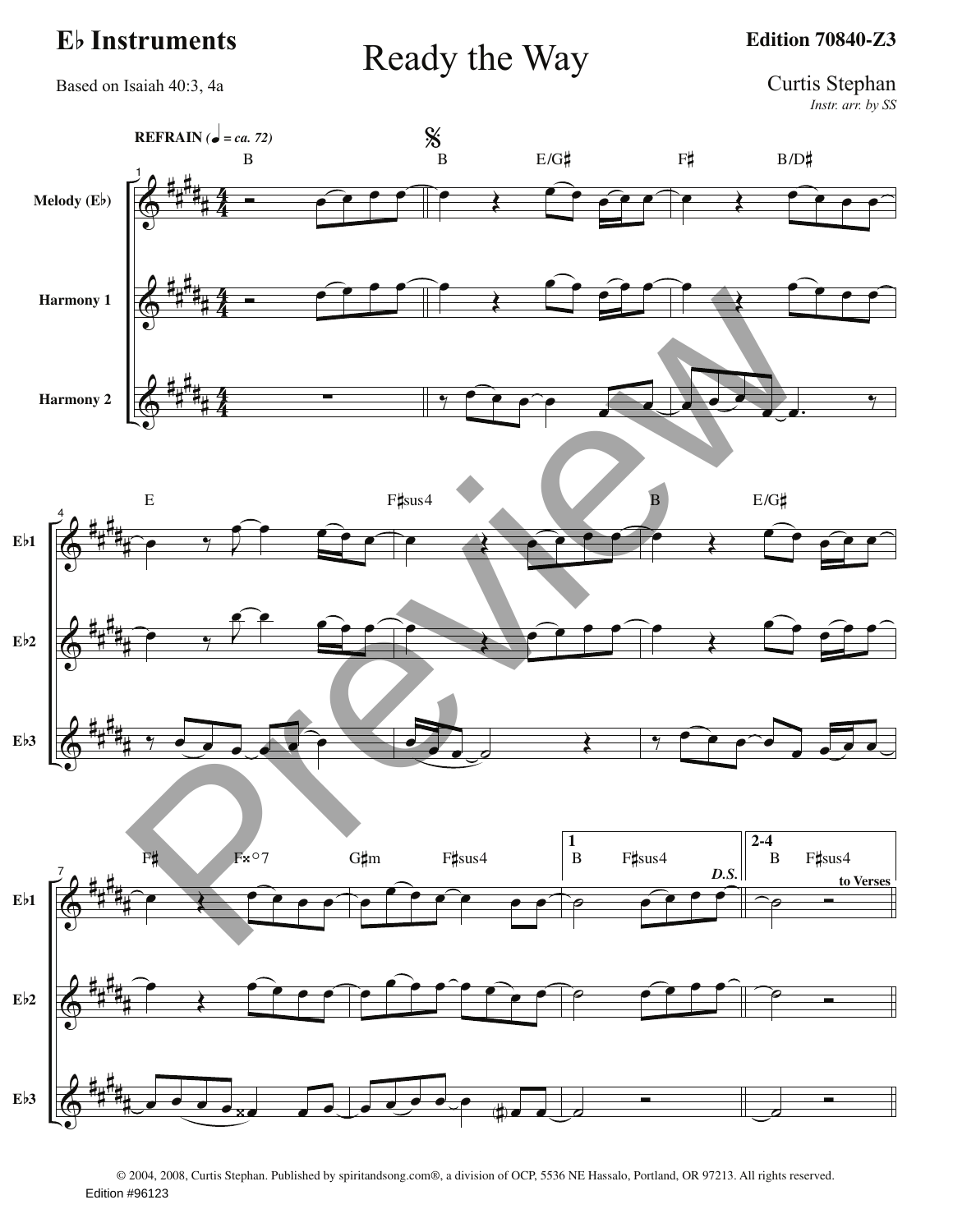Ready the Way (Eb Instruments), p.2 of 4

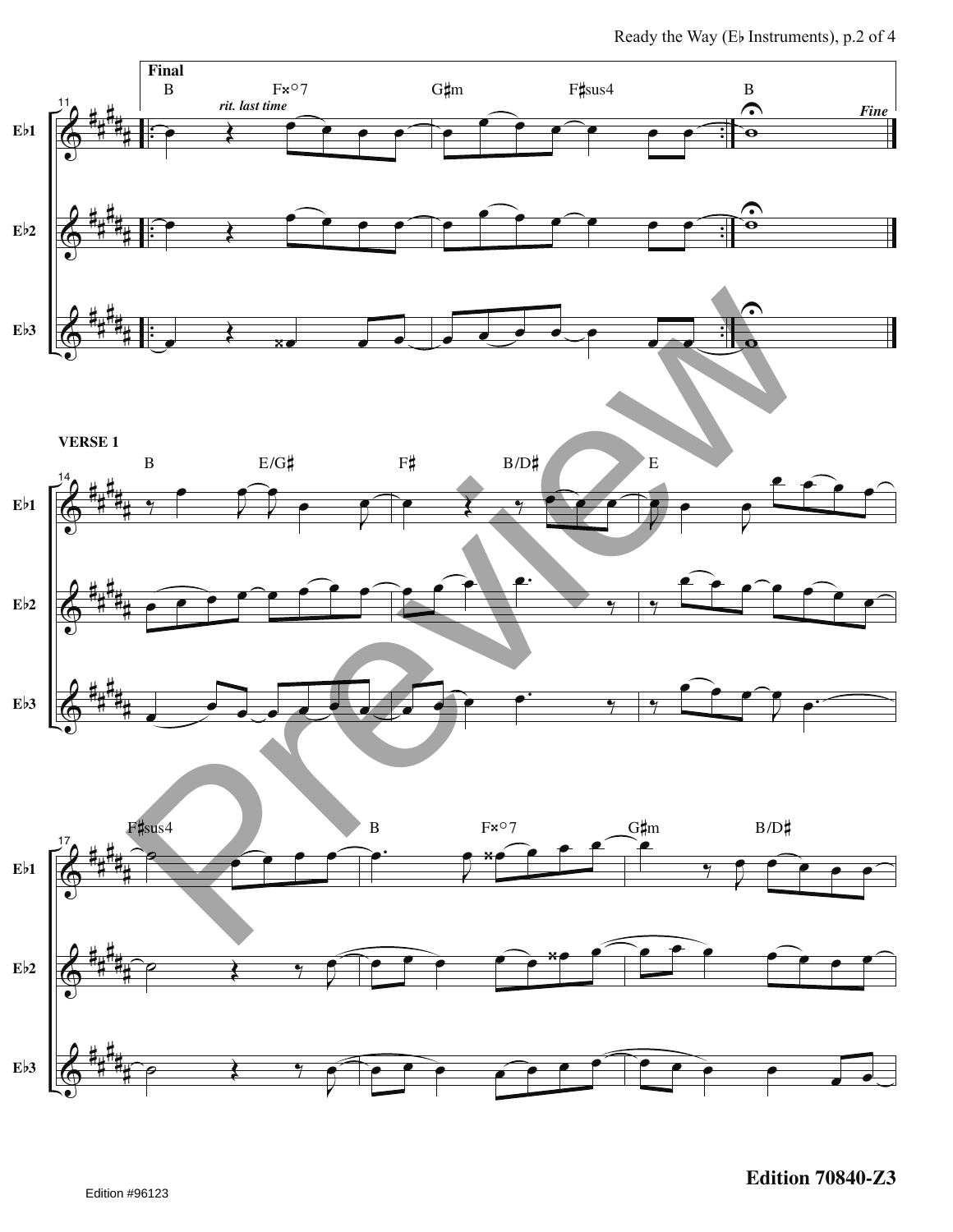Ready the Way (Eb Instruments), p.3 of 4